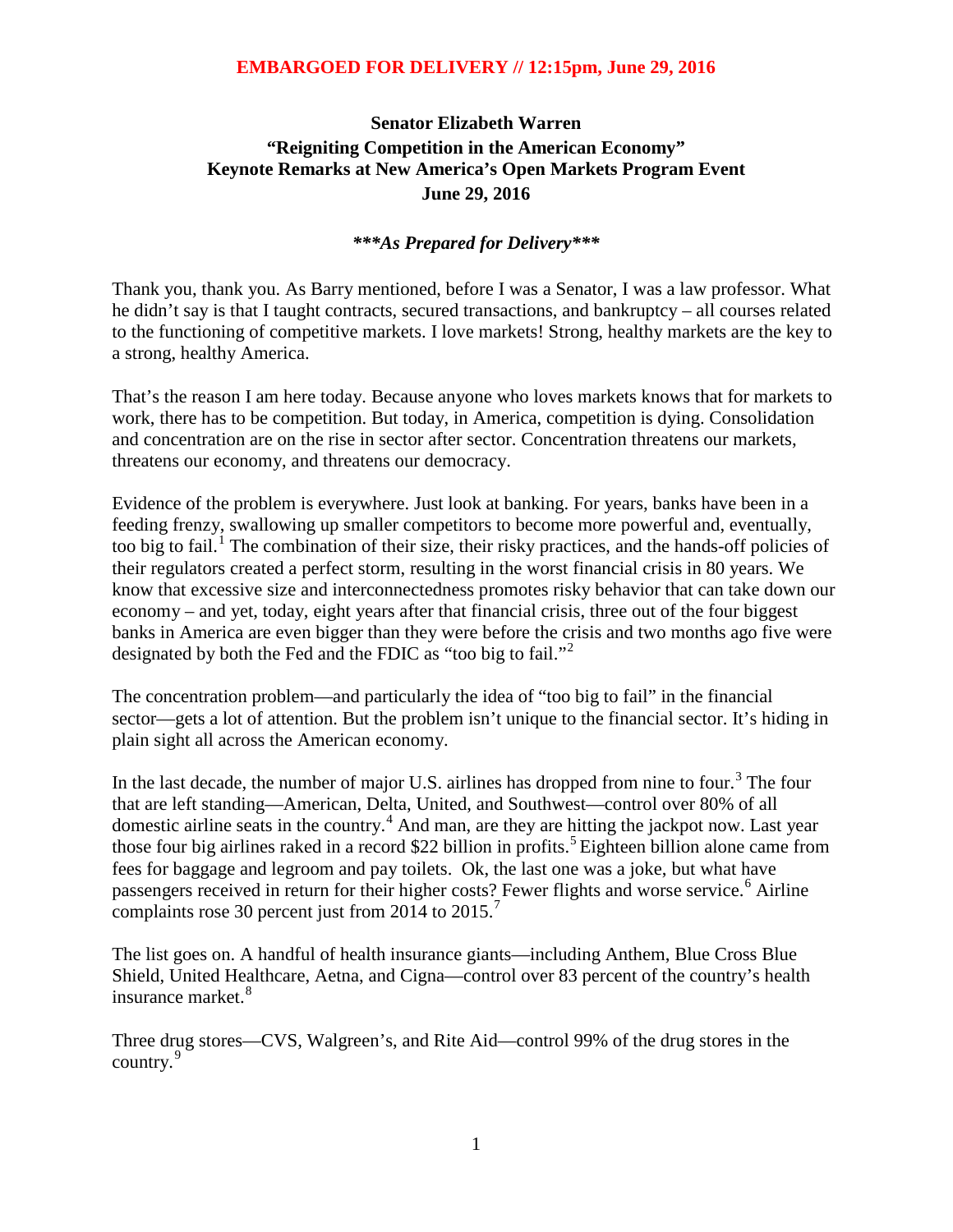Four companies control nearly 85% of the U.S. beef market, and three produce almost half of all chicken. $10$ 

Some people argue that concentration can be good because big profits encourage competitors to get into the game. This is the perfect stand-on-your-head-and-the-world-looks-great argument. It says that there's no competition today, but maybe there will someday be competition.<sup>[11](#page-8-1)</sup> The truth is pretty basic—markets need competition now. So I want to talk about five reasons to be concerned about the decline of competition.

The first problem is that less competition means less consumer choice.<sup>[12](#page-8-2)</sup> When consumers can purchase similar products from multiple competitors, they force market players to constantly seek out new ways to reduce prices and increase the quality of goods and services to get their business. But when companies consume their rivals instead of competing with them, consumers can get stuck with few or no alternatives. Prices go up, and quality suffers.

Consider Comcast, the nation's largest cable and internet service provider. Comcast has consolidated its position by buying up rivals.<sup>[13](#page-8-3)</sup> Today, over half of all cable and internet subscribers in America are Comcast customers.<sup>[14](#page-8-4)</sup> And last year was Comcast's best year in nearly a decade.<sup>[15](#page-8-5)</sup> But while big telecom giants have been consuming each other, consumers have been left out in the cold—facing little or no choice in service providers and paying through the nose for cable and internet service. Over a third of Americans who theoretically have access to high speed internet don't actually subscribe because the price tag is too high.<sup>[16](#page-8-6)</sup> And the data are clear: Americans pay much more for cable and internet than their counterparts in other advanced countries and, in return, we get worse service.<sup>[17](#page-8-7)</sup>

The second reason the decline in competition should cause concern is that big guys can lock out smaller guys and newer guys. Take a look at the technology sector—specifically, the battle between large platforms and small tech companies.

Google, Apple, and Amazon provide platforms that lots of other companies depend on for survival. But Google, Apple, and Amazon also, in many cases, compete with those same small companies, so that the platform can become a tool to snuff out competition. Look at some examples.

In 2012, FTC staff concluded that Google was using its dominant search engine to harm rivals of its Google Plus user review feature. Among other things, the staff produced evidence showing that Google promoted its own Google-branded content over its rivals even though those rivals would have otherwise had top billing through its organic search algorithm.<sup>[18](#page-8-8)</sup> The FTC commissioners ultimately sided against the conclusion of their staff, but the European Commission has moved forward with formal charges on similar allegations, and Europeans may soon enjoy better protections than U.S. consumers.<sup>[19](#page-8-9)</sup>

Apple has received attention over similar issues. The latest example is its treatment of rival music-streaming companies. While Apple Music is easily accessible on the iPhone, Apple has placed conditions on its rivals that make it difficult for them to offer competitive streaming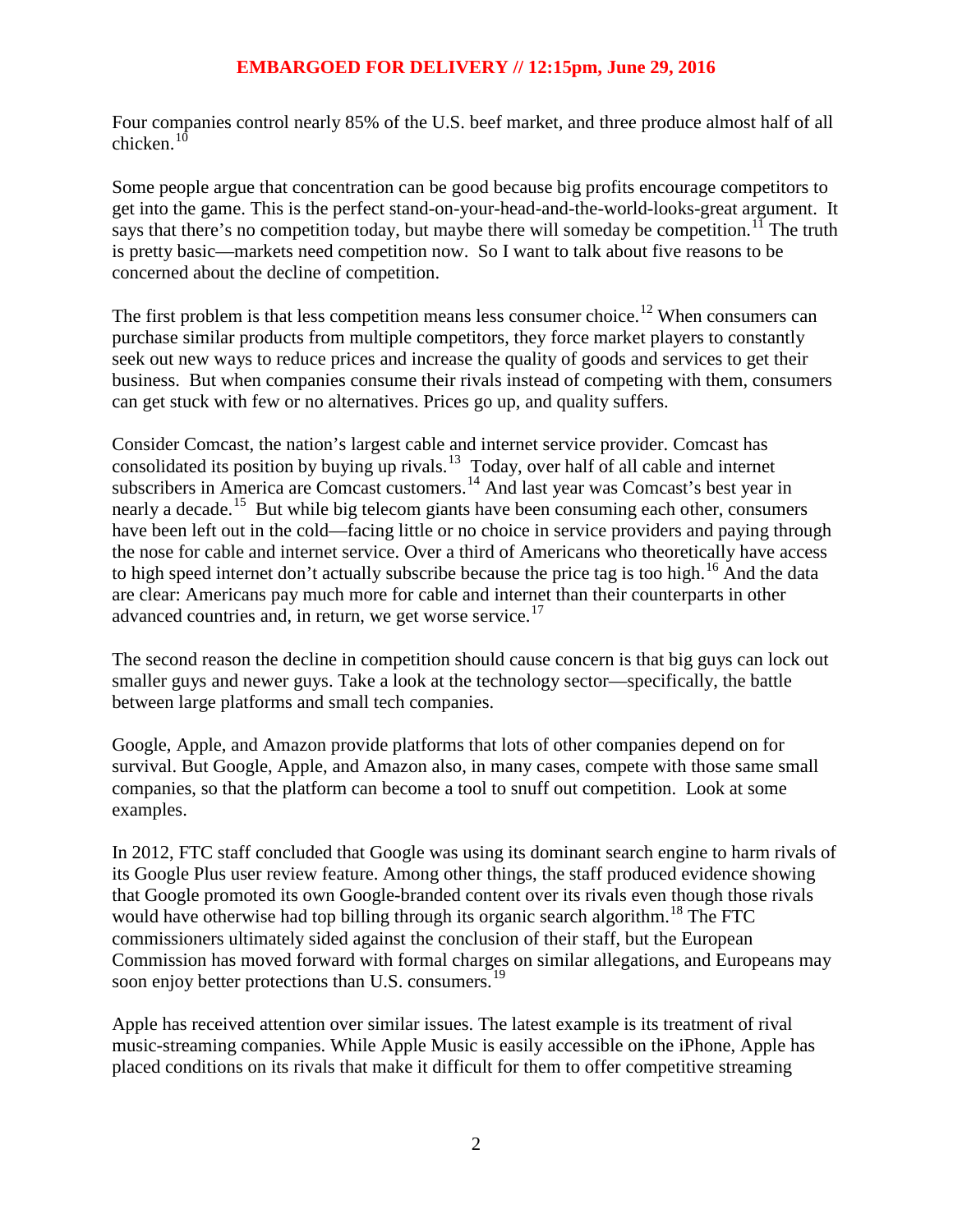services. The FTC is investigating those issues and deciding whether to sue Apple for antitrust violations.[20](#page-9-0)

Amazon has faced similar charges. Last year, groups representing thousands of authors claimed that Amazon uses its position as the dominant bookseller to steer consumers to books published by Amazon to the detriment of other publishers and that it extracts larger and larger shares of book profits from publishers, which discourages publishing houses from publishing risker books or books written by lesser-known authors.<sup>[21](#page-9-1)</sup>

Google, Apple and Amazon have created disruptive technologies that changed the world, and every day they deliver enormously valuable products. They deserve to be highly profitable and successful. But the opportunity to compete must remain open for new entrants and smaller competitors that want their chance to change the world again.

The third problem created by less competition is that when competition declines, small businesses can be wiped out – and our whole economy can suffer. Look at what is often referred to as the Wal-Mart effect. Wal-Mart is big, and it's powerful. It delivers anywhere from 30 to 50 percent of the products Americans consume, and it controls over half of all groceries sold in some major cities. $^{22}$  $^{22}$  $^{22}$ 

Wal-Mart's gigantic size gives it a competitive advantage over small businesses. And often, when Wal-Mart moves into town, small businesses collapse because they can't compete with the price leverage Wal-Mart has built with its suppliers.<sup>[23](#page-9-3)</sup>

Wal-Mart is notorious for the low wages and poor working conditions it offers, and the Wal-Mart effect has an impact on suppliers as well—forcing them to cut their own workers' wages and benefits to keep Wal-Mart's business.<sup>[24](#page-9-4)</sup> Workers who cannot survive on those wages turn to public assistance, including housing, health care and food stamps, that is subsidized by other taxpayers. Wal-Mart workers alone are estimated to collect about \$6 billion a year in federal taxpayer subsidies just to survive.<sup>[25](#page-9-5)</sup> That means the low, low prices that Wal-Mart advertises are paid for, in part, by high, high tax subsidies that every other American pays for. In the meantime, Wal-Mart's investors pocket the high, high profits. <sup>[26](#page-9-6)</sup>

The fourth problem is that concentrated markets create concentrated political power. The larger and more economically powerful these companies get, the more resources they can bring to bear on lobbying government to change the rules to benefit exactly the companies that are doing the lobbying. Over time, this means a closed, self-perpetuating, rigged system – a playing field that lavishes favors on the big guys, hammers the small guys, and fuels even more concentration.

This is a big one – and it should terrify every conservative who hates government intervention. Competitive markets generate so many benefits on their own that the government's only role in those markets should be simple and structural – prevent cheating, protect taxpayers, and maintain competition. Concentrated markets dominated by a handful of powerful players, on the other hand, don't produce the consumer benefits that flow from robust competition. Instead, the benefits are sucked up by a handful of executives and large investors, and their lobbying remains focused on protecting the giant corporations. Government intervention in concentrated markets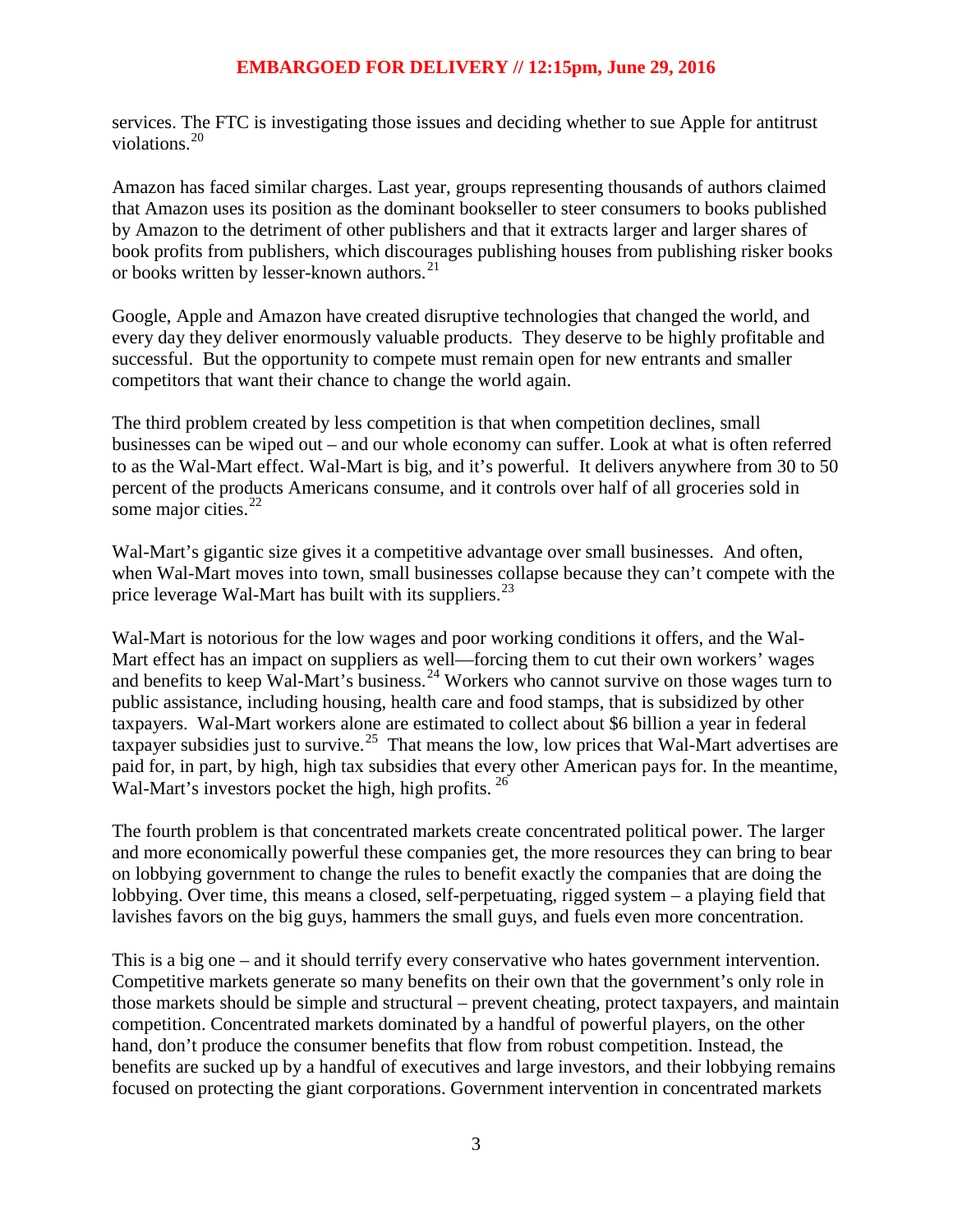inevitably becomes more and more complex and technocratic, as it attempts to impose complicated regulations in an effort to recreate the benefits of competitive markets.

It's costly, it's inefficient, and it plays right into the hands of the big guys, who can afford to throw armies of lawyers at the regulatory process. Small players end up having to shoulder regulatory compliance costs that make it even harder for them to compete, while big players use their resources and political clout to win loopholes, carveouts, and rollbacks that favor themselves and make it even harder for new competitors to survive. Over time, the result is a trifecta: more intrusive government, more concentration, and less competition.

Finally, concentration has contributed to the decline of what was once a strong, robust middle class in this country. As corporations get bigger, and bigger, and bigger, a handful of managers get richer, and richer, and richer. And god-bless—in America, we celebrate success. But what about everybody else? What about small business owners and community bankers – people who used to be able to hold their own with big guys but now find it harder and harder to keep up with the armies of corporate lawyers and lobbyists determined to rig the economy against them? What about the employees at Wal-Mart who scrape by on help from the food pantry and Medicaid, but who never have enough money to build any security? What about them? They are stuck.

Concentration is not the only reason for rising economic insecurity, but it is one of them. Concentrated industries result in concentrated profits. It's the ultimate price squeeze. When markets are not competitive, big businesses are able to extract monopoly profits by setting prices that are higher and higher above the cost of making an item or providing a service. In 2014, the top 500 largest firms pocketed 45 percent of the global profits of ALL American businesses.<sup>[27](#page-10-0)</sup> And the vast majority of those profits went to the wealthiest of the wealthy. As of 2013, the wealthiest 1 percent of Americans held nearly half of all the stock and mutual fund assets held by all Americans.[28](#page-10-1)

And who gets a shot at their own dream? When big business can shut out competition, entrepreneurs and small businesses are denied their shot at building something new and exciting.

Left unchecked, concentration will destroy innovation. Left unchecked, concentration will destroy more small companies and start-ups. Left unchecked, concentration will suck the last vestiges of economic security out of the middle class. Left unchecked, concentration will pervert our democracy into one more rigged game.

But the good news is that this isn't the first time America has faced this threat. We have been here before, and we know the way out.

More than a century ago, America was in the midst of a transformation from a nation of small shopkeepers, craftsmen, and farmers to a country of giant corporations. As greater and greater economic and political power concentrated in a smaller and smaller number of firms, America decided we needed some new policies – simple, structural rules – to level the playing field. Congress created antitrust law to address the concentration of wealth and power in the hands of the few, passing the Sherman Anti-Trust Act and Clayton Anti-Trust Act. Progressive-Era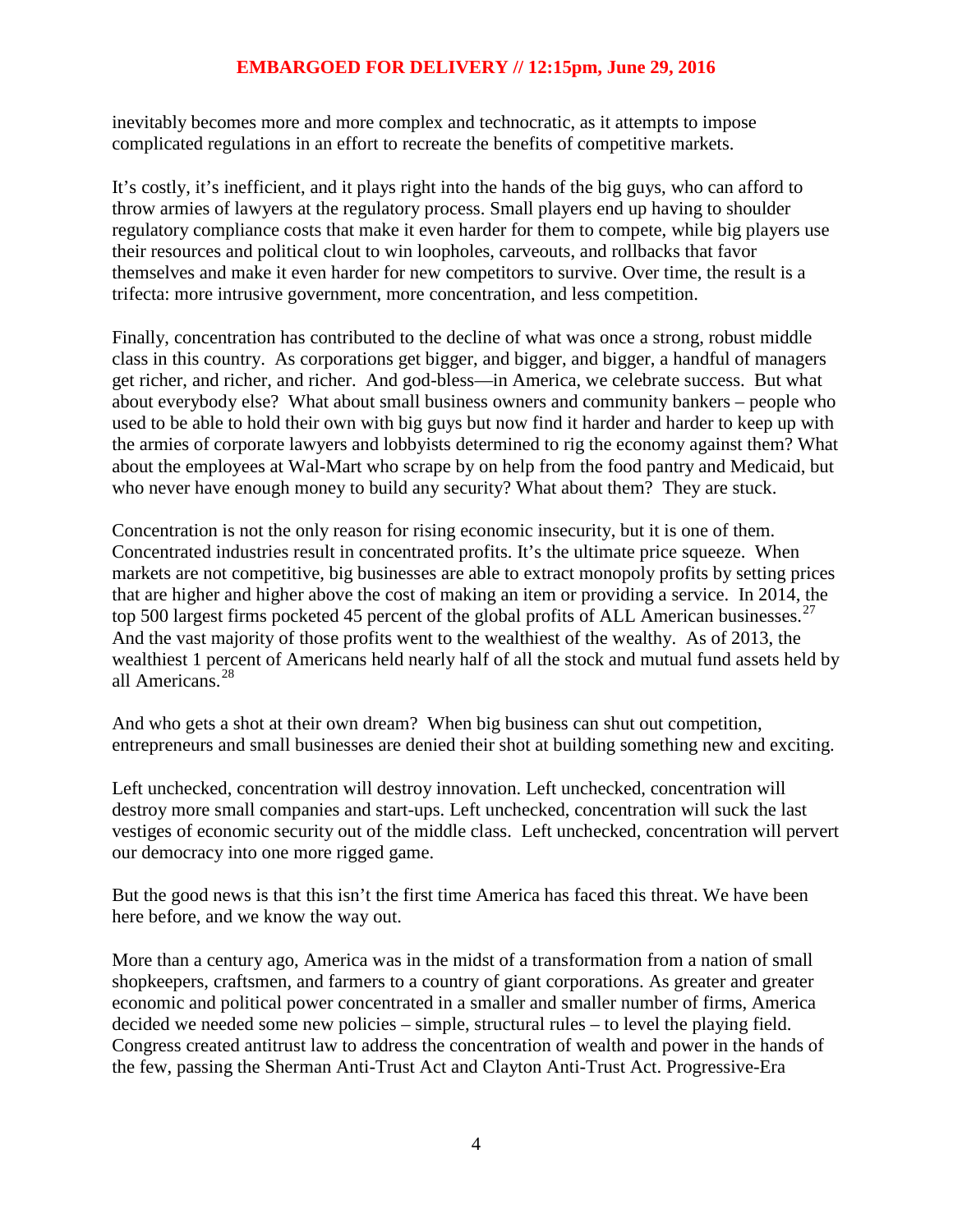reformers like Teddy Roosevelt, William Howard Taft, and Woodrow Wilson were trust-busters, people who fought the power that monopolies wield in the economy and in politics.

The original purpose of these laws was to fight concentrated economic *and* political power. One hundred years ago, Congress understood that these two factors were forever intertwined. Arguing for passage of the Sherman Act in 1889, Senator John Sherman famously declared: "If we will not endure a king as a political power, we should not endure a king over the production, transportation, and sale of any of the necessaries of life."<sup>[29](#page-10-2)</sup>

A generation later, Supreme Court Justice Louis Brandeis worried that the "concentration of economic power" was so great that "private corporations are sometimes able to dominate the state."<sup>[30](#page-10-3)</sup> The corporate system was becoming akin to the "feudal system," that would mean "the rule of a plutocracy."[31](#page-10-4) Brandeis declared that without vigilance, our government would be controlled by the very rich and the very powerful.

Under Franklin Roosevelt, antitrust enforcement took off. With Thurman Arnold at the helm, the Justice Department's Antitrust Division grew from 18 lawyers to 500 and ramped up litigation. In Arnold's five years running the Division, those lawyers brought almost as many cases as there had been in the previous thirty-five years.<sup>[32](#page-10-5)</sup> Antitrust law was real—and American corporations knew it.

But starting in the 1970s, the story began to change. In the late 1970s, Robert Bork wrote an influential book rejecting the idea of competition as the driving rationale for antitrust law.<sup>[33](#page-10-6)</sup> Bork argued that the government should weigh the costs of less competition against the claims of greater economic efficiency that consolidation could create. In his view, if a monopoly persisted, it was because the monopolist was more "efficient" than its competitors. If not, the market would correct itself and the former-monopolist would be driven out—no need for government in his make-believe world. Bork proudly ignored all of the harms caused by concentrated political or economic power that had motivated Congress to pass strong antitrust laws in the first place.

Bork's framework limits antitrust thinking even today. When coupled with the deregulatory ideology of the Reagan era, the Bork approach to antitrust law meant that government largely stepped out of the way and let companies grow larger and larger.<sup>[34](#page-10-7)</sup>

Now the country needs more competition – and more competitors – to accelerate economic growth, more competition to promote innovation, and more competition to reduce the ability of giant corporations to use their money and power to bend government policy and regulation to benefit themselves.

So how do we get more competition? And how do we do it without new legislation that would require cooperation from a Congress awash in campaign contributions and influence peddling?

We can start with a President and an Executive Branch willing to once again enforce our laws in the way Congress originally intended them to be enforced. We have the tools—right now—to reinvigorate antitrust law. Here are three ways to do it: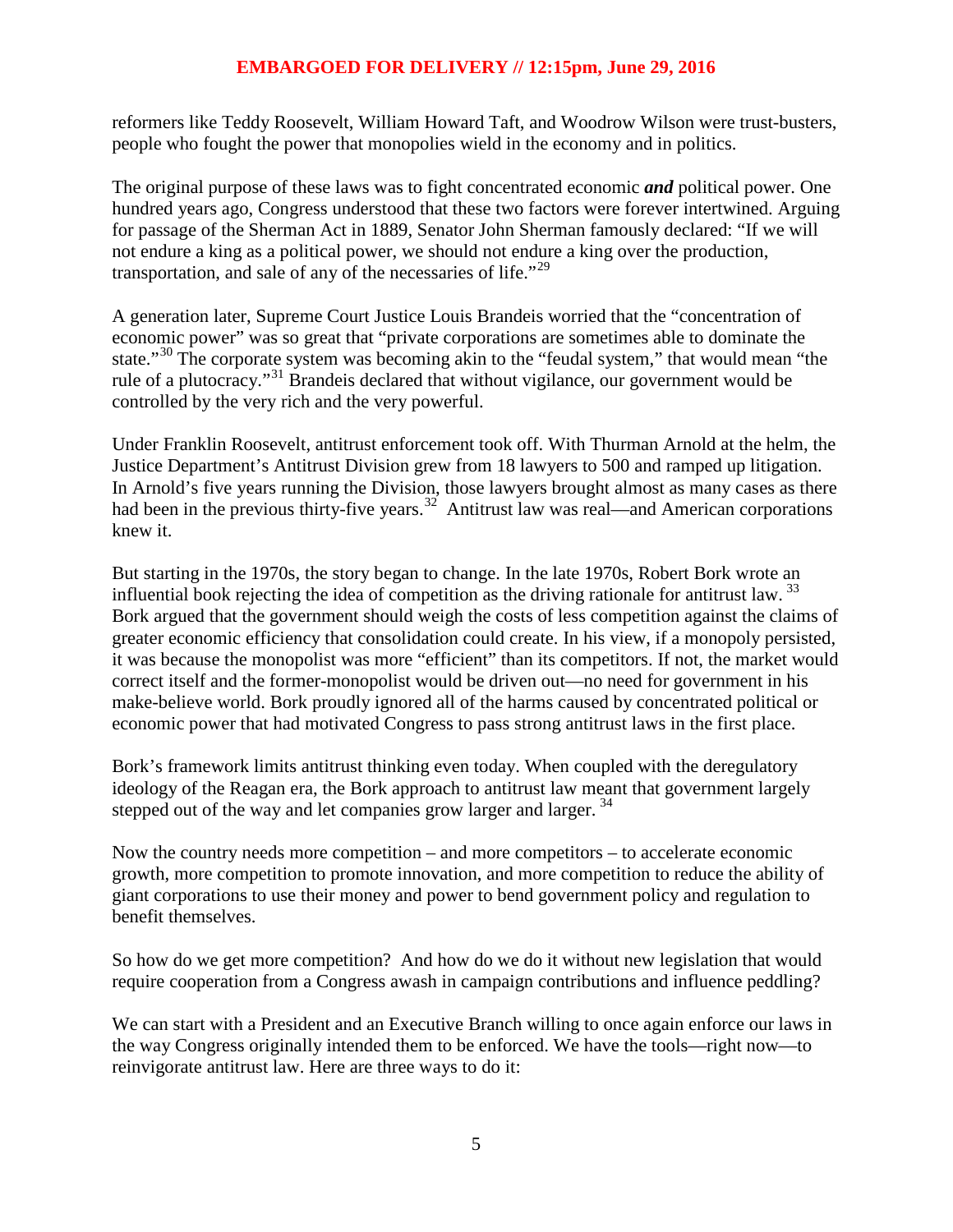First: Hold the line on anticompetitive mergers.<sup>[35](#page-10-8)</sup> The DOJ and FTC are at the front lines of the battle over mergers. These two agencies already have the authority to stop harmful mergers in their tracks. Too often, though, they don't use that authority. There's no question that antitrust enforcement has picked up since the Reagan administration. The largest increases in merger challenges were during the Clinton and Obama years, and the Obama administration has challenged a higher percentage of mergers than any administration since before Reagan's.<sup>[36](#page-10-9)</sup> But mergers are outrunning enforcement. While the DOJ and FTC have opposed some huge mergers recently,  $37$  many others have slipped through with little push back. In fact, 2015 was the biggest year for mergers in U.S. history—both in terms of the number of mergers and the size of mergers.<sup>[38](#page-10-11)</sup>

It has become fashionable in recent decades for the DOJ and FTC to allow mergers with serious antitrust implications to go forward IF the merging entity agrees to certain conditions. For example, one or both of the merging companies might need to sell off parts of its business, or the new entity might agree to change business practices in ways that supposedly would preserve competition despite increased market concentration.<sup>[39](#page-10-12)</sup> These conditional approvals are sold as a win-win. There's just one problem – too often, they don't work.

A recent analysis of mergers challenged by the DOJ or FTC between 1999 and 2003 concluded that stopping mergers is the best way for regulators to prevent high price hikes down the road.<sup>[40](#page-10-13)</sup> The study compared product prices before and after mergers and found that, when the DOJ and FTC allowed mergers to proceed with conditions attached, dramatic price increases still usually followed. By compar[iso](http://www.politico.com/agenda/story/2016/04/ftc-antitrust-economy-monopolies-000090)n, when regulators opposed the mergers altogether, prices rose at a fraction of the pace. $41$ 

The other problem with relying on conditions to offset the impact of bad mergers is that regulators who didn't have the political chops to block the deal in the first place are very unlikely to force the companies to break up after the fact, even if the companies blow off the conditions. In other words, enforcement of merger conditions is weak at best. Even when companies meet conditions, like selling off some assets, they sometimes just turn around and buy back the same assets they originally sold off. Literally. That actually happens. That's what happened after Hertz was permitted to merge with Dollar Thrifty and Albertsons was allowed to merge with Safeway. In both cases, the divested parts of the business declared bankruptcy, and the bigger companies just bought back part of the companies they sold off. $^{42}$  $^{42}$  $^{42}$ 

The lesson is clear: where a merger raises fundamental antitrust concerns, regulators need to stand tall and say no.

Number Two: Closely scrutinize vertical mergers. Vertical monopolies exist when one company owns multiple parts of its supply chain – manufacturing, production, distribution, and sales. Again, size creates an advantage. When there's no competition anywhere in the chain, other businesses are locked out and die. The DOJ and FTC should approach vertical mergers with the same skepticism as horizontal mergers. As an aside, the guidelines that apply to vertical mergers haven't been reissued since 1984, and the world has changed a lot since then.<sup>[43](#page-10-16)</sup> Revising those guidelines would be a good start.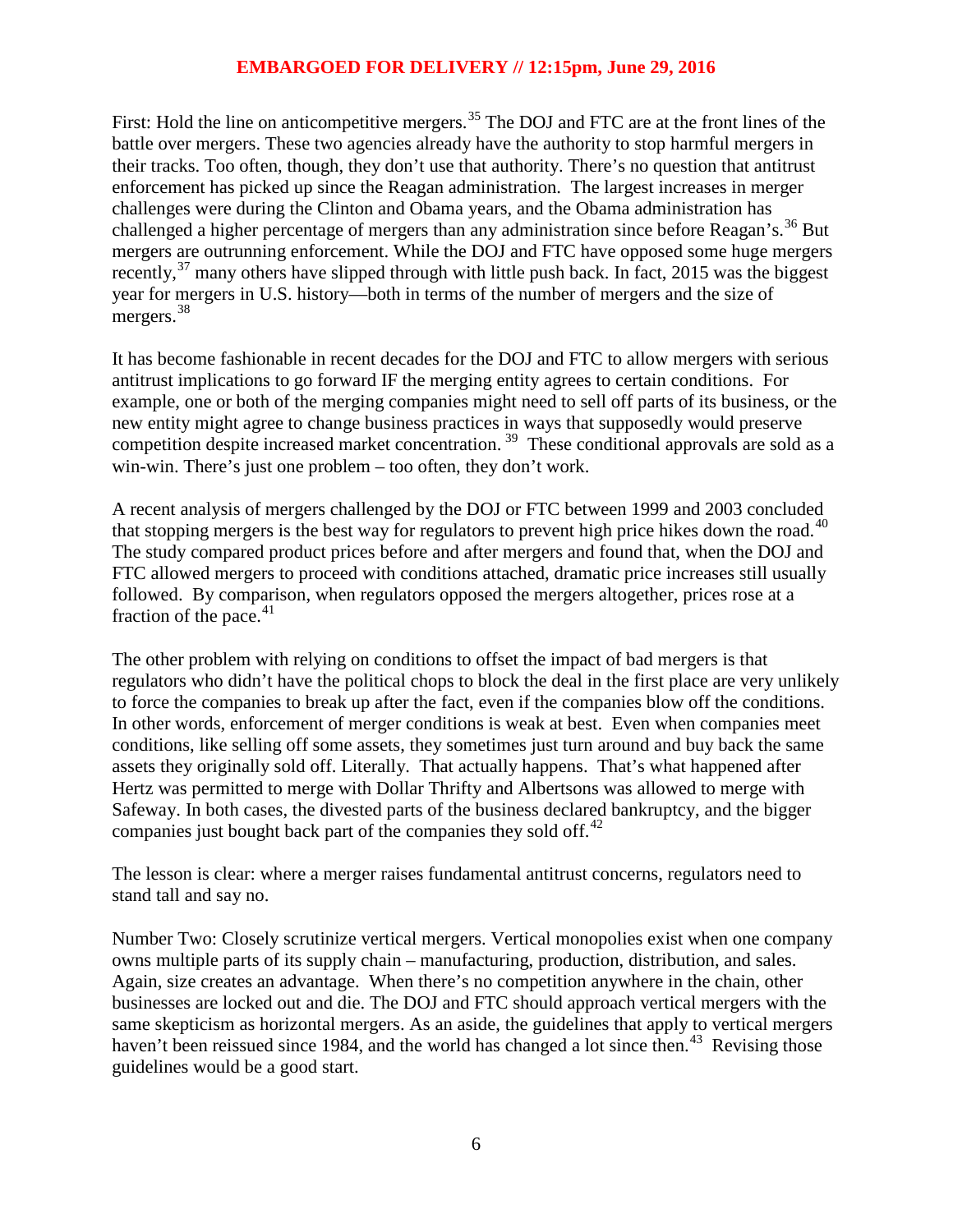Number Three: Require ALL agencies to promote market competition and appoint agency heads who will do so. Too often, the DOJ and FTC are viewed as the only agencies responsible for promoting competition. Promoting competition should be taken seriously across the Executive Branch. Some examples:

- The FDIC, the Federal Reserve, and other agencies have a role to play in making sure that financial institutions don't become so large that their smaller competitors don't have the opportunity to serve American families and small businesses.
- The FCC and FTC both have a role to play in making sure that small, innovative tech companies can develop newer and better ways for us to connect with each other without being crushed by the big guys.
- The Agriculture Department has a role to play in making sure that poultry farmers and produce growers aren't held hostage to the whims of giant firms.

In April, the White House issued an Executive Order requiring all government agencies to identify ways that they can play a role in increasing competition. That is exactly the right place to start.<sup>[44](#page-10-3)</sup> We need strong regulators who will promote competition across all agencies – not just at the DOJ and FTC. We need strong regulators who draw the line on mega-mergers and on concentration across the economy. We need strong regulators who believe in competition because *personnel is policy.*

These are just a handful of steps that the President and federal agencies can take to restore and defend competition, but there is much more to do at all levels of government. And there are a lot of good ideas out there. Earlier this month, the Roosevelt Institute issued a report laying out a number of ways to check corporate, financial, and monopoly power.<sup>[45](#page-10-17)</sup> And today, the Center for American Progress released a paper discussing the harmful effects of excess market power and proposing an extensive set of reforms designed to reinvigorate competition policy. Proposals include adopting a public interest standard for enforcement actions, placing the burden on merging companies to prove mergers will not harm competition, and requiring agencies to release more information about their enforcement actions. Those proposals could make a real difference.

Strong Executive leadership could revive antitrust enforcement in this country and begin, once again, to fight back against dominant market power and overwhelming political power.

But we need something else too – and that's a revival of the movement that created the antitrust laws in the first place.

For much of our history, Americans organized and protested against the forces of consolidation. As a people, we understood that concentrated power anywhere was a threat to liberty everywhere. It was one of the basic founding principles of our nation. And it threatens us now.

Competition in America is essential to liberty in America, but the markets that have given us so much will become corrupt and die if we do not keep the spirit of competition strong. America is a country where everyone should have a fighting chance to succeed—and that happens only when we demand it.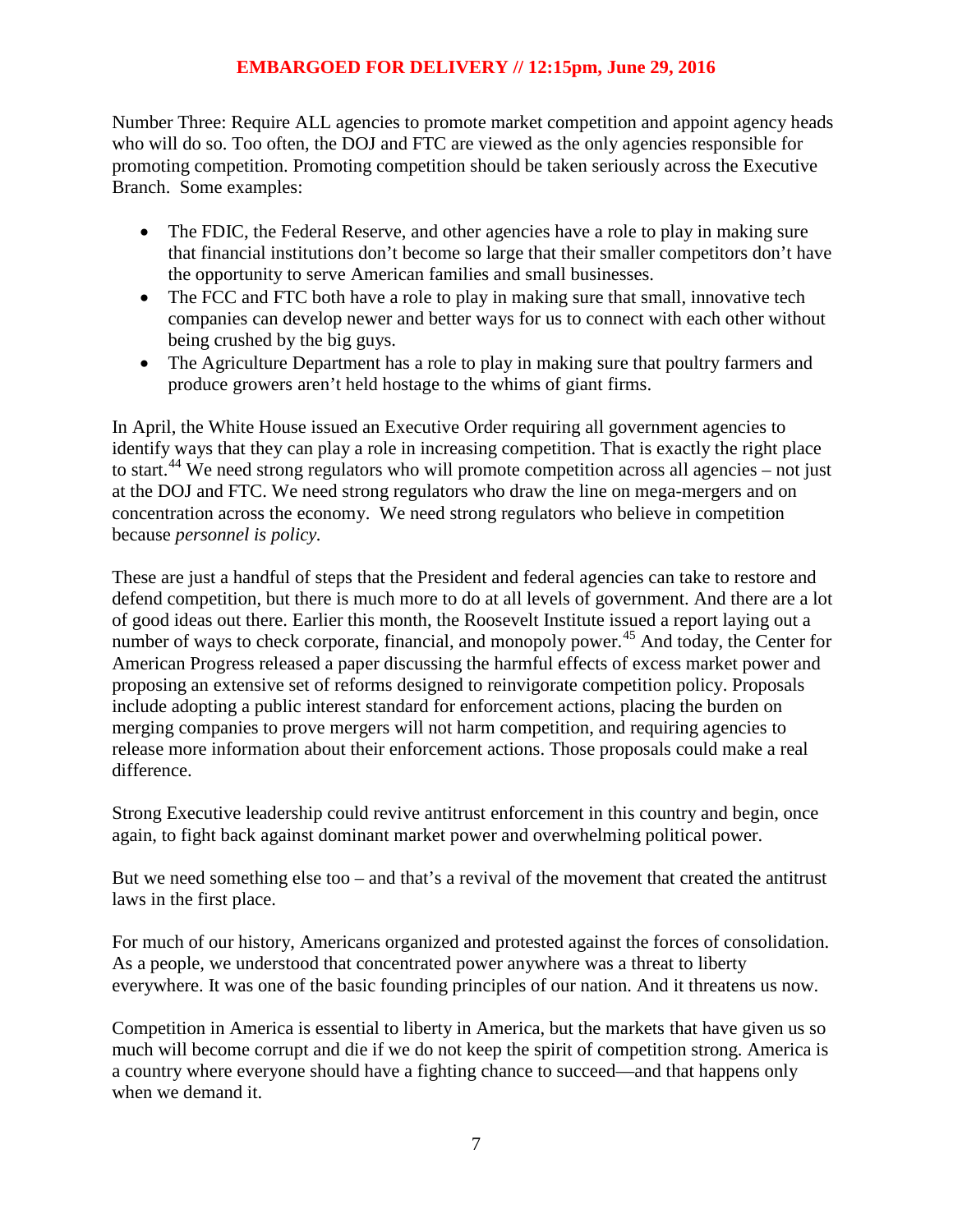Thank you.

<span id="page-7-0"></span> 1 *How Banks Got Too Big To Fail*, Mother Jones, January/February 2010, *available at* [http://www.motherjones.com/politics/2010/01/bank-merger-history.](http://www.motherjones.com/politics/2010/01/bank-merger-history)

<span id="page-7-1"></span><sup>2</sup> Philip Bump, *Bernie Sanders is right: The biggest banks in America have gotten bigger*, Washington Post, Feb. 12, 2016, *available at* [https://www.washingtonpost.com/news/the-fix/wp/2016/02/12/bernie-sanders-is-right-the](https://www.washingtonpost.com/news/the-fix/wp/2016/02/12/bernie-sanders-is-right-the-biggest-banks-in-america-have-gotten-bigger/)[biggest-banks-in-america-have-gotten-bigger/;](https://www.washingtonpost.com/news/the-fix/wp/2016/02/12/bernie-sanders-is-right-the-biggest-banks-in-america-have-gotten-bigger/) Nathaniel Popper and Peter Eavis, *Regulators Warn 5 Top Banks They Are Still Too Big to Fail*, New York Times, Apr. 13, 2016, *available at* [http://www.nytimes.com/2016/04/14/business/dealbook/living-wills-of-5-banks-fail-to-pass-muster.html.](http://www.nytimes.com/2016/04/14/business/dealbook/living-wills-of-5-banks-fail-to-pass-muster.html)

<span id="page-7-2"></span><sup>3</sup> David Koenig and Scott Mayerowitz, *Airline consolidation has created airport monopolies, increased fares*, The Denver Post, July 19, 2015, *available at* [http://www.denverpost.com/business/ci\\_28501683/airline-consolidation](http://www.denverpost.com/business/ci_28501683/airline-consolidation-has-created-airport-monopolies-increased-fares)[has-created-airport-monopolies-increased-fares.](http://www.denverpost.com/business/ci_28501683/airline-consolidation-has-created-airport-monopolies-increased-fares) 

<span id="page-7-3"></span><sup>4</sup> Jack Nickas, *Airline Consolidation Hits Smaller Cities Hardest*, Wall Street Journal, Sep. 10, 2015, *available at* [http://www.wsj.com/articles/airline-consolidation-hits-smaller-cities-hardest-1441912457#:M1ZMKtAVWk5eBA.](http://www.wsj.com/articles/airline-consolidation-hits-smaller-cities-hardest-1441912457#:M1ZMKtAVWk5eBA)

<span id="page-7-4"></span><sup>5</sup> Jad Mouawad*, Airlines Reap Record Profits, and Passengers Get Peanuts*, New York Times, Feb. 6, 2016, *available at* [http://www.nytimes.com/2016/02/07/business/energy-environment/airlines-reap-record-profits-and](http://www.nytimes.com/2016/02/07/business/energy-environment/airlines-reap-record-profits-and-passengers-get-peanuts.html?_r=0)[passengers-get-peanuts.html?\\_r=0.](http://www.nytimes.com/2016/02/07/business/energy-environment/airlines-reap-record-profits-and-passengers-get-peanuts.html?_r=0)

<span id="page-7-5"></span><sup>6</sup> Martha C. White, *Airlines Raked in Billions in Profits Last Year Thanks to Fees You Paid*, Money, Jan. 13, 2016, *available at* [http://time.com/money/4178759/airline-fees-billions/;](http://time.com/money/4178759/airline-fees-billions/) Jack Nickas, *Airline Consolidation Hits Smaller Cities Hardest*, Wall Street Journal, Sep. 10, 2015, *available at* [http://www.wsj.com/articles/airline-consolidation](http://www.wsj.com/articles/airline-consolidation-hits-smaller-cities-hardest-1441912457#:M1ZMKtAVWk5eBA)[hits-smaller-cities-hardest-1441912457#:M1ZMKtAVWk5eBA.](http://www.wsj.com/articles/airline-consolidation-hits-smaller-cities-hardest-1441912457#:M1ZMKtAVWk5eBA)

<span id="page-7-6"></span><sup>7</sup> Hugo Martin, *Airline complaints rise 30% in 2015; airfare gripes nearly double*, Los Angeles Times, Feb. 18, 2016, *available at* [http://www.latimes.com/business/la-fi-complaints-against-airlines-in-2015-20160218-story.html.](http://www.latimes.com/business/la-fi-complaints-against-airlines-in-2015-20160218-story.html) 

<span id="page-7-7"></span><sup>8</sup> David McLaughlin, *Health Insurer Deals Face Market Review That Felled Past Tie-Ups*, Bloomberg, May 23, 2016, *available at* [http://www.bloomberg.com/news/articles/2016-05-23/health-insurer-deals-face-market-review](http://www.bloomberg.com/news/articles/2016-05-23/health-insurer-deals-face-market-review-that-felled-past-tie-ups)[that-felled-past-tie-ups.](http://www.bloomberg.com/news/articles/2016-05-23/health-insurer-deals-face-market-review-that-felled-past-tie-ups)

<span id="page-7-8"></span><sup>9</sup> Nathan Bomey, *Walgreens in \$17.2B deal to acquire Rite Aid*, USA Today, Oct. 28, 2015, *available at* [http://www.usatoday.com/story/money/2015/10/27/walgreens-rite-aid/74684642/.](http://www.usatoday.com/story/money/2015/10/27/walgreens-rite-aid/74684642/)

<sup>10</sup> Christopher Leonard, *How the Meat Industry Keeps Chicken Prices High*, Slate, Mar. 3, 2014, *available at* http://www.slate.com/articles/life/food/2014/03/meat\_racket\_excerpt\_how\_tyson\_keeps\_chicken\_prices\_high.html.

<sup>11</sup> *See, e.g.*, Richard B. McKensie, *In Defense of Monopoly*, 32 Regulation 16 (2009-10), *available at* [http://object.cato.org/sites/cato.org/files/serials/files/regulation/2009/11/v32n4-3.pdf;](http://object.cato.org/sites/cato.org/files/serials/files/regulation/2009/11/v32n4-3.pdf) Peter Thiel, *Competition is for Losers*, Wall Street Journal, Sept. 12, 2014, *available at* [http://www.wsj.com/articles/peter-thiel-competition-is-for](http://www.wsj.com/articles/peter-thiel-competition-is-for-losers-1410535536)[losers-1410535536.](http://www.wsj.com/articles/peter-thiel-competition-is-for-losers-1410535536)

<sup>12</sup> *See* John E. Kwoka, Jr., *Does Merger control Work? A Retrospective on U.S. Enforcement Actions and Merger Outcomes*, 78 Antitrust L. J. 619 (2013); *Why Consumers Hate Mergers*, Bloomberg, Dec. 6, 2004, *available at* http://www.bloomberg.com/news/articles/2004-12-05/why-consumers-hate-mergers.

<sup>13</sup> *See* Comcast, Comcast Timeline, *available at* http://corporate.comcast.com/news-information/timeline.

<sup>14</sup> *Turn it Off*, The Economist, Mar. 15, 2014, *available at* [http://www.economist.com/news/leaders/21598997](http://www.economist.com/news/leaders/21598997-american-regulators-should-block-comcasts-proposed-deal-time-warner-cable-turn-it) [american-regulators-should-block-comcasts-proposed-deal-time-warner-cable-turn-it.](http://www.economist.com/news/leaders/21598997-american-regulators-should-block-comcasts-proposed-deal-time-warner-cable-turn-it)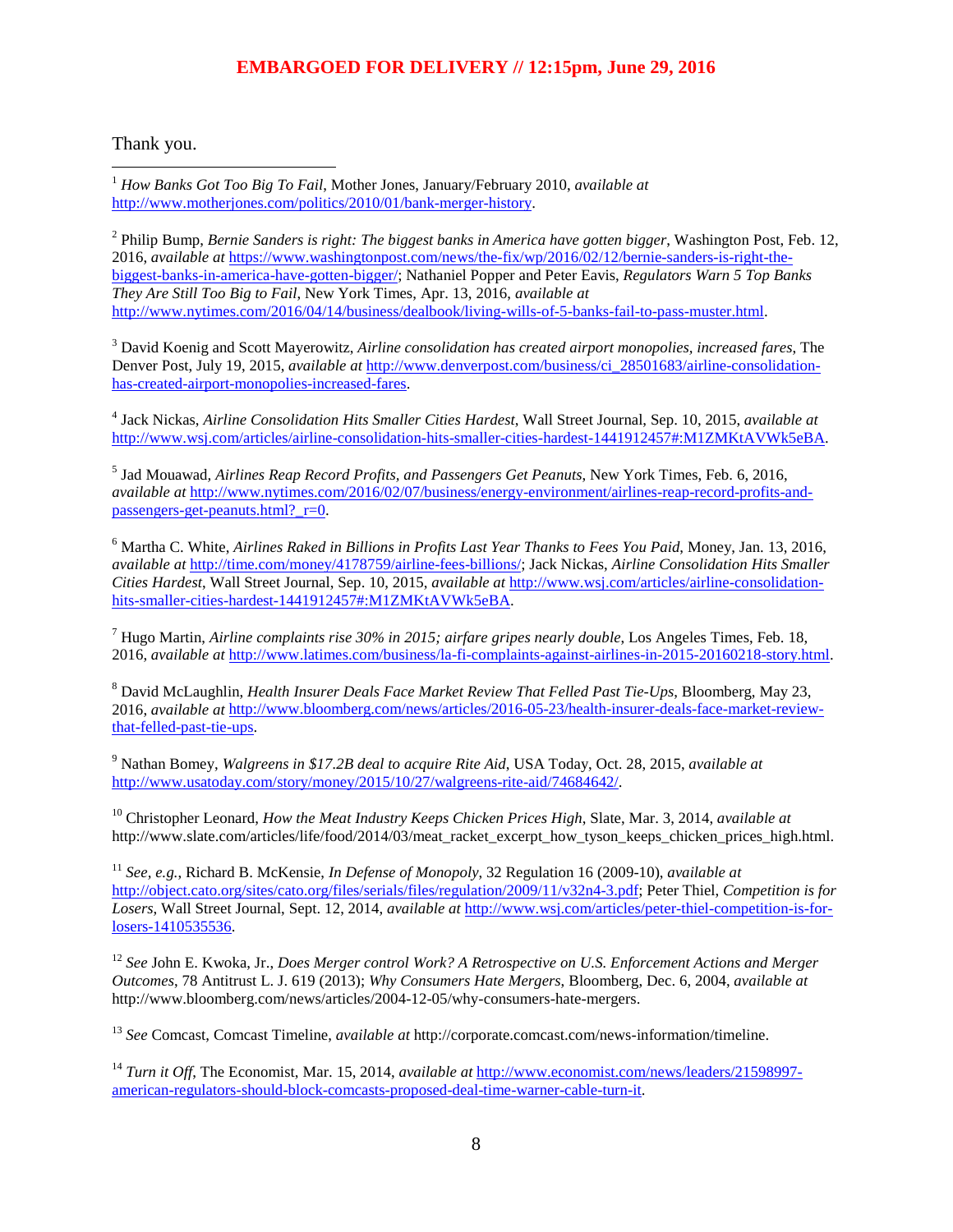<span id="page-8-5"></span> 15 Shalini Ramachandran, *Comcast Results Show Cable's Comeback*, Wall Street Journal, Feb. 3, 2016, *available at* [http://www.wsj.com/articles/comcast-profit-buoyed-by-growth-in-video-and-broadband-subscribers-1454500891.](http://www.wsj.com/articles/comcast-profit-buoyed-by-growth-in-video-and-broadband-subscribers-1454500891)

<span id="page-8-6"></span><sup>16</sup> Susan P. Crawford, *The Communications Crisis in America*, 5 Harvard Law & Policy Review 245, 245 (2011), *available at* http://scrawford.net/wp-content/uploads/2011/08/The-communications-crisis-in-America-final.pdf.

<span id="page-8-7"></span><sup>17</sup> John Cassidy, *We Need Real Competition, Not a Cable-Internet Monopoly*, New Yorker, Feb. 13, 2014, *available at* [http://www.newyorker.com/news/daily-comment/we-need-real-competition-not-a-cable-internet-monopoly;](http://www.newyorker.com/news/daily-comment/we-need-real-competition-not-a-cable-internet-monopoly) Nick Russo, Danielle Kehl, Robert Morgus and Sarah Morris, *The Cost of Connectivity 2014*, New America, Oct. 30, 2014, *available at* [https://www.newamerica.org/oti/policy-papers/the-cost-of-connectivity-2014/.](https://www.newamerica.org/oti/policy-papers/the-cost-of-connectivity-2014/)

<span id="page-8-8"></span><sup>18</sup> Brody Mullins, Rolfe Winkler and Brent Kendall, *Inside the U.S. Antitrust Probe of Google*, Wall Street Journal, Mar. 19, 2015, *available at* [http://www.wsj.com/articles/inside-the-u-s-antitrust-probe-of-google-1426793274.](http://www.wsj.com/articles/inside-the-u-s-antitrust-probe-of-google-1426793274)

<span id="page-8-9"></span><sup>19</sup> Kevin Rawlinson, *Google faces EU charge over Android 'abuse of dominance'*, BBC News, Apr. 20, 2016, *available at* [http://www.bbc.com/news/technology-36092441;](http://www.bbc.com/news/technology-36092441) Ivana Kottasova, *Google could face yet another EU investigation*, CNN Money, May 16, 2016, *available at* [http://money.cnn.com/2016/05/16/technology/google](http://money.cnn.com/2016/05/16/technology/google-european-union/)[european-union/.](http://money.cnn.com/2016/05/16/technology/google-european-union/) 

<sup>20</sup> Cecilia Kang, *Everything to know about the FTC's antitrust review of Apple's music business*, Washington Post, July 16, 2015, *available at* [https://www.washingtonpost.com/news/the-switch/wp/2015/07/16/everything-with](https://www.washingtonpost.com/news/the-switch/wp/2015/07/16/everything-with-know-about-the-ftcs-antitrust-review-of-apples-music-business/)[know-about-the-ftcs-antitrust-review-of-apples-music-business/.](https://www.washingtonpost.com/news/the-switch/wp/2015/07/16/everything-with-know-about-the-ftcs-antitrust-review-of-apples-music-business/) 

<sup>21</sup> David Streitfeld, *Accusing Amazon of Antitrust Violations, Authors and Booksellers Demand Inquiry*, New York Times, July 13, 2015, *available at* [http://www.nytimes.com/2015/07/14/technology/accusing-amazon-of-antitrust](http://www.nytimes.com/2015/07/14/technology/accusing-amazon-of-antitrust-violations-authors-and-booksellers-demand-us-inquiry.html)[violations-authors-and-booksellers-demand-us-inquiry.html;](http://www.nytimes.com/2015/07/14/technology/accusing-amazon-of-antitrust-violations-authors-and-booksellers-demand-us-inquiry.html) Roxana Robinson, *A Call to Investigate Amazon*, The Authors Guild, July 13, 2015, *available at* [https://www.authorsguild.org/industry-advocacy/a-call-to-investigate](https://www.authorsguild.org/industry-advocacy/a-call-to-investigate-amazon/)[amazon/.](https://www.authorsguild.org/industry-advocacy/a-call-to-investigate-amazon/)

<sup>22</sup> Barry Lynn, *Cornered: The New Monopoly Capitalism and The Economics of Destruction* (Wiley: Hoboken, 2010), at 6.

<sup>23</sup> *See, e.g.*, Carlena Cochi Ficano, *Business Churn and the Retain Giant: Establishment Birth and Death from Wal-Mart's Entry*, Social Science Quarterly 94, no. 1 (March 2013).

<sup>24</sup> See Stephanie Clifford, Wal-Mart Is Being Pressed to Disclose How Global Suppliers Treat Workers, New York Times, May, 30, 2011, *available at* [http://www.nytimes.com/2011/05/31/business/31walmart.html.](http://www.nytimes.com/2011/05/31/business/31walmart.html)

<span id="page-8-0"></span><sup>25</sup> *See* Americans for Tax Fairness, *Wal-Mart on Tax Day: How Taxpayers Subsidize America's Biggest Employer and Richest Family* (April 2014), *available at* [http://www.americansfortaxfairness.org/files/Walmart-on-Tax-Day-](http://www.americansfortaxfairness.org/files/Walmart-on-Tax-Day-Americans-for-Tax-Fairness-1.pdf)[Americans-for-Tax-Fairness-1.pdf.](http://www.americansfortaxfairness.org/files/Walmart-on-Tax-Day-Americans-for-Tax-Fairness-1.pdf)

<span id="page-8-1"></span>*<sup>26</sup> See, e.g*., CNBC.com staff, *Wal-Mart profit, revenue beat expectations, US sales up more than expected*, CNBC, May 19, 2016, *available at* [http://www.cnbc.com/2016/05/19/walmart-q1-earnings.html.](http://www.cnbc.com/2016/05/19/walmart-q1-earnings.html)

<span id="page-8-2"></span><sup>27</sup> *Too much of a good thing*, The Economist, Mar. 26, 2016, *available at* [http://www.economist.com/news/briefing/21695385-profits-are-too-high-america-needs-giant-dose-competition](http://www.economist.com/news/briefing/21695385-profits-are-too-high-america-needs-giant-dose-competition-too-much-good-thing)[too-much-good-thing.](http://www.economist.com/news/briefing/21695385-profits-are-too-high-america-needs-giant-dose-competition-too-much-good-thing) 

<span id="page-8-3"></span><sup>28</sup> Jonathan B. Baker and Steven C. Salop, *Antitrust, Competition Policy, and Inequality*, 104 Geo. L.J. Online 1, 47 (2015), *available at* [http://scholarship.law.georgetown.edu/cgi/viewcontent.cgi?article=2474&context=facpub.](http://scholarship.law.georgetown.edu/cgi/viewcontent.cgi?article=2474&context=facpub)

<span id="page-8-4"></span><sup>29</sup> 21 Cong. Rec., 2457 (1889), *available at* [http://www.appliedantitrust.com/02\\_early\\_foundations/3\\_sherman\\_act/cong\\_rec/21\\_cong\\_rec\\_2455\\_2474.pdf.](http://www.appliedantitrust.com/02_early_foundations/3_sherman_act/cong_rec/21_cong_rec_2455_2474.pdf)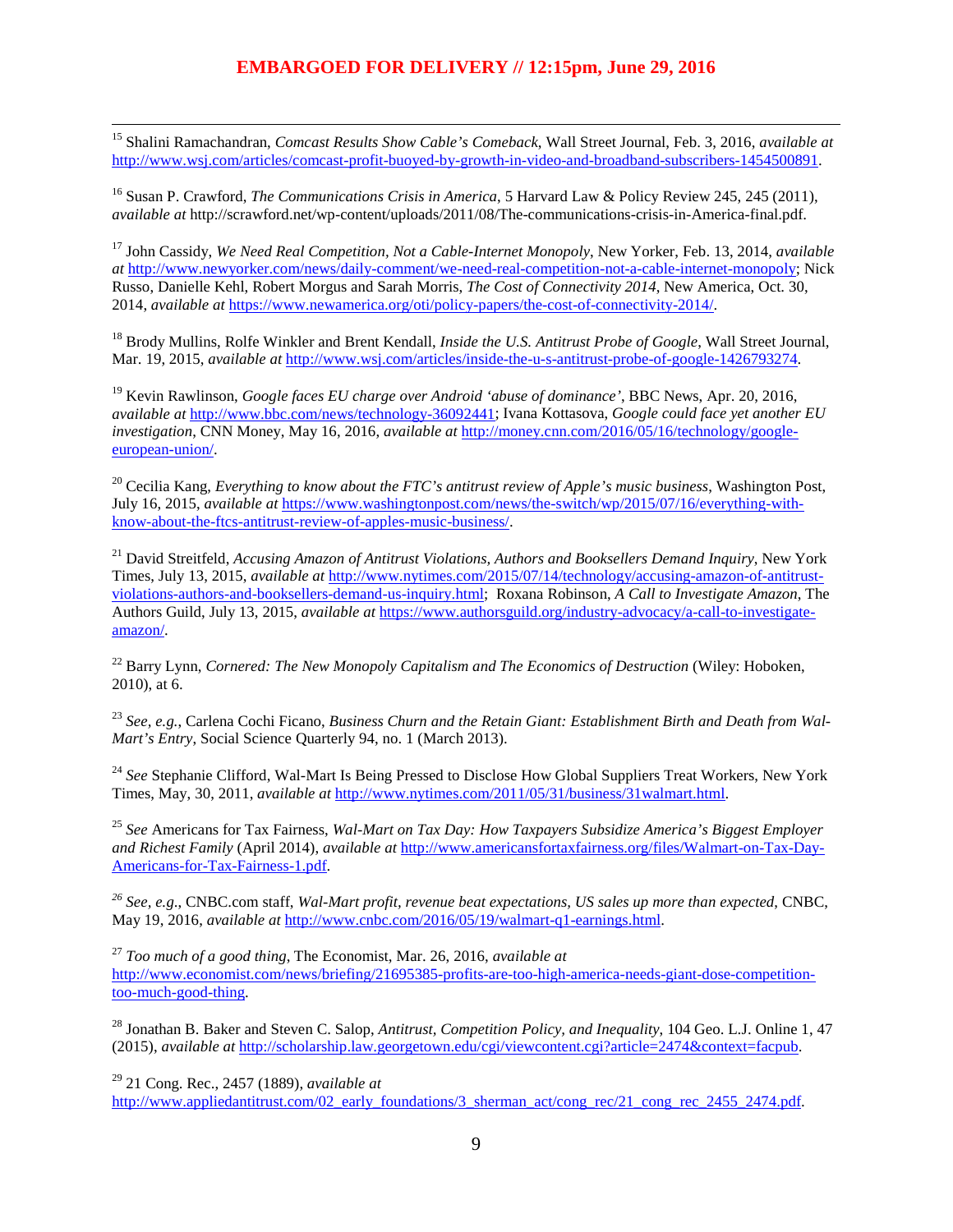30 *Liggett v. Lee*, 288 U.S. 517, 565 (1933) (Brandeis, J., dissenting), *available at*

[https://supreme.justia.com/cases/federal/us/288/517/case.html.](https://supreme.justia.com/cases/federal/us/288/517/case.html) For a helpful discussion of the anti-chain store movement in the context of progressive constitutional theory, *see* Richard C. Schragger, *The Anti-Chain Store Movement, Localist Ideology, and the Remnants of the Progressive Constitution, 1920–1940*, 90 Iowa L. Rev. 1011 (2005).

<sup>31</sup> *Liggett*, 288 U.S. at 565 (Brandeis, J., dissenting).

<sup>32</sup> Gary Reback, *Free the Market* (Penguin: New York, 2009), 23.

<sup>33</sup> See Robert Bork, *The Antitrust Paradox: A Policy at War With Itself* (Basic Books: New York, 1978).

<sup>34</sup> *See* Dylan Matthews, interview with Barak Orbach, *'Antitrust was defined by Robert Bork. I cannot overstate his influence,'* Washington Post, Dec. 20, 2012, *available at* [https://www.washingtonpost.com/news/wonk/wp/2012/12/20/antitrust-was-defined-by-robert-bork-i-cannot](https://www.washingtonpost.com/news/wonk/wp/2012/12/20/antitrust-was-defined-by-robert-bork-i-cannot-overstate-his-influence/)[overstate-his-influence/;](https://www.washingtonpost.com/news/wonk/wp/2012/12/20/antitrust-was-defined-by-robert-bork-i-cannot-overstate-his-influence/) Lina Khan, *How to Reboot the FTC*, Politico, Apr. 13, 2016, *available at*  http://www.politico.com/agenda/story/2016/04/ftc-antitrust-economy-monopolies-000090.

<sup>35</sup> Khan, *How to Reboot the FTC*.

<span id="page-9-0"></span><sup>36</sup> *Merger enforcement across political administrations in the United States*, Davis Polk & Wardwell LLP; William McConnell, *Obama Administration Most Aggressive Ever in Regulating Mergers and Acquisitions*, The Street, Apr. 28, 2016, *available at* [https://www.thestreet.com/story/13538758/1/big-government-steps-up-challenges-to-big](https://www.thestreet.com/story/13538758/1/big-government-steps-up-challenges-to-big-business-in-merger-wars.html)[business-in-merger-wars.html.](https://www.thestreet.com/story/13538758/1/big-government-steps-up-challenges-to-big-business-in-merger-wars.html)

<span id="page-9-1"></span><sup>37</sup> *See, e.g.,* David McLaughlin and Andrew M Harris, *Staples-Office Depot Merger Collapses After Block by Judge*, Bloomberg, May 10, 2016, *available at* [http://www.bloomberg.com/news/articles/2016-05-10/staples-office-depot](http://www.bloomberg.com/news/articles/2016-05-10/staples-office-depot-merger-blocked-as-anticompetitive)[merger-blocked-as-anticompetitive;](http://www.bloomberg.com/news/articles/2016-05-10/staples-office-depot-merger-blocked-as-anticompetitive) Renae Merle*, Halliburton, Baker Hughes call off \$34 billion merger*, Washington Post, May 1, 2016, *available at*

<span id="page-9-2"></span>[https://www.washingtonpost.com/news/business/wp/2016/05/01/halliburton-baker-hughes-call-off-34-billion](https://www.washingtonpost.com/news/business/wp/2016/05/01/halliburton-baker-hughes-call-off-34-billion-merger/)[merger/.](https://www.washingtonpost.com/news/business/wp/2016/05/01/halliburton-baker-hughes-call-off-34-billion-merger/)

<span id="page-9-3"></span><sup>38</sup> Maureen Farrell, *2015 Becomes the Biggest M&A Year Ever*, Wall Street Journal, Dec. 3, 2015, available at [http://www.wsj.com/articles/2015-becomes-the-biggest-m-a-year-ever-1449187101.](http://www.wsj.com/articles/2015-becomes-the-biggest-m-a-year-ever-1449187101)

<span id="page-9-4"></span><sup>39</sup> Khan, *How to Reboot the FTC*.

<span id="page-9-5"></span> $^{40}$  Kwoka, Jr., Does Merger control Work? A Retrospective on U.S. Enforcement Actions and Merger Outcomes, 78 Antitrust L. J. 619.

<sup>41</sup> *Id.* at 641.

<span id="page-9-6"></span><sup>42</sup> David McLaughlin, *Hertz Set to Buy Advantage Locations, Undercutting FTC*, Bloomberg, Apr. 18, 2014, *available at* [http://www.bloomberg.com/news/articles/2014-04-17/hertz-set-to-buy-advantage-locations](http://www.bloomberg.com/news/articles/2014-04-17/hertz-set-to-buy-advantage-locations-undercutting-ftc)[undercutting-ftc;](http://www.bloomberg.com/news/articles/2014-04-17/hertz-set-to-buy-advantage-locations-undercutting-ftc) Robert Anglen, *Albertson's buts back stores feds forced it to sell*, The Arizona Republic, Nov. 25, 2015, *available at* [http://www.azcentral.com/story/money/2015/11/25/albertsons-buys-back-stores-feds-forced](http://www.azcentral.com/story/money/2015/11/25/albertsons-buys-back-stores-feds-forced-sell/76383234/)[sell/76383234/.](http://www.azcentral.com/story/money/2015/11/25/albertsons-buys-back-stores-feds-forced-sell/76383234/)

<sup>43</sup> *See,e.g*, Steven C. Salop and Daniel P.Culley, *Revising the U.S. Vertical Merger Guidelines: Policy Issues and an Interim Guide for Practitioners* (revised draft), November 2015, *available at* [http://scholarship.law.georgetown.edu/cgi/viewcontent.cgi?article=2542&context=facpub;](http://scholarship.law.georgetown.edu/cgi/viewcontent.cgi?article=2542&context=facpub) U.S. Department of Justice, *Non-Horizontal Merger Guidelines*, originally issued in 1984, *available at* [https://www.justice.gov/sites/default/files/atr/legacy/2006/05/18/2614.pdf.](https://www.justice.gov/sites/default/files/atr/legacy/2006/05/18/2614.pdf)